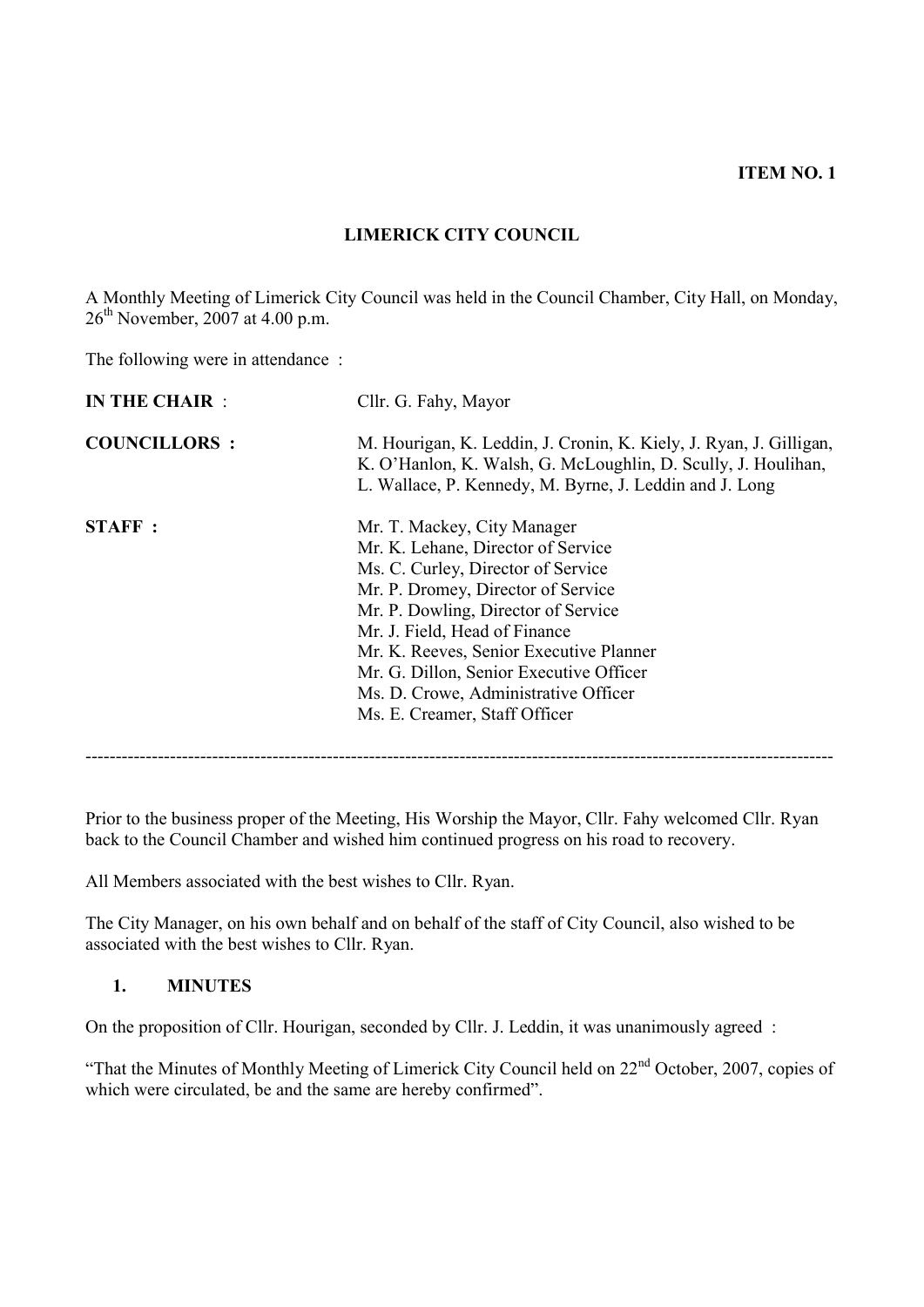### **2. REPORT, SOCIAL POLICY AND HOUSING STRATEGIC POLICY COMMITTEE MEETING HELD ON 5TH NOVEMBER 2007**

The Chairman's Report, Social Policy and Housing Strategic Policy Committee Meeting held on 5<sup>th</sup> November, 2007, was noted.

Cllr. Byrne referred to the flats in Hyde Road and asked that a meeting be convened between Ward Members, representatives of the residents, the Mayor and Director of Service (Housing) to discuss the rehousing of the residents in the flats.

Cllrs. J. Leddin, Long and Kennedy reiterated what Cllr. Byrne said adding that the boarded up houses nearby are attracting rubbish and rodents. They welcomed the door to door visits by the staff of the Housing Department today and also the letter forwarded to the residents, however, pointed out that the residents want security of tenure and asked that they be transferred in the immediate future.

In reply, the Director of Service (Housing) pointed out that two officials from the Housing Department went out this morning to meet the residents involved and a letter has gone out to them also today. He indicated that he is amenable to have a meeting with the Ward Members and residents representatives. He concurred with the view of the members in relation to the flats.

His Worship the Mayor, Cllr. Fahy and members welcomed the residents of the flats in Hyde Road to the meeting and pointed out that they appreciated their concerns and lent their support to the rehousing. The Mayor informed the residents that the Ward Councillors will be in touch with them.

It was therefore agreed that a meeting take place between the Ward Four Councillors, a representative of the residents, the Mayor and Director of Service (Housing) to discuss the rehousing of the residents in the flats in Hyde Road.

Cllr. McLoughlin expressed concern that residents and Community and Voluntary Organisations in St. Mary's Park felt they were not adequately consulted in relation to the Regeneration Project. There is a lot of confusion and concern in the area as a result.

Cllrs. Walsh, O'Hanlon, Gilligan and J. Leddin supported Cllr. McLoughlin.

In reply, the City Manager stated that it is important that there is no apprehension in relation to the Regeneration Project for St. Mary's Park. Consultants were appointed to examine the area and came up with a vision. This involved extensive consultation to draw up a draft plan and more extensive consultation will then take place. The proposals for the area are very interesting and innovative. When the overall plan has been decided then genuine requirements and funding will be looked at and there will be lots of opportunities at that stage for consultations. He stressed the importance and urgency of submitting a Draft Plan to the Department in order to secure funding. Every effort is also being made to get the Department of the Environment, Heritage and Local Government involved in consultation. He added that a meeting can be arranged with the organisers of the Creche. The same applies to the Community Centre for the area.

It was agreed that a meeting be convened between Ward Two Councillors, Housing Officials and Regeneration Officers to discuss the overall Regeneration Project for St. Mary's Park.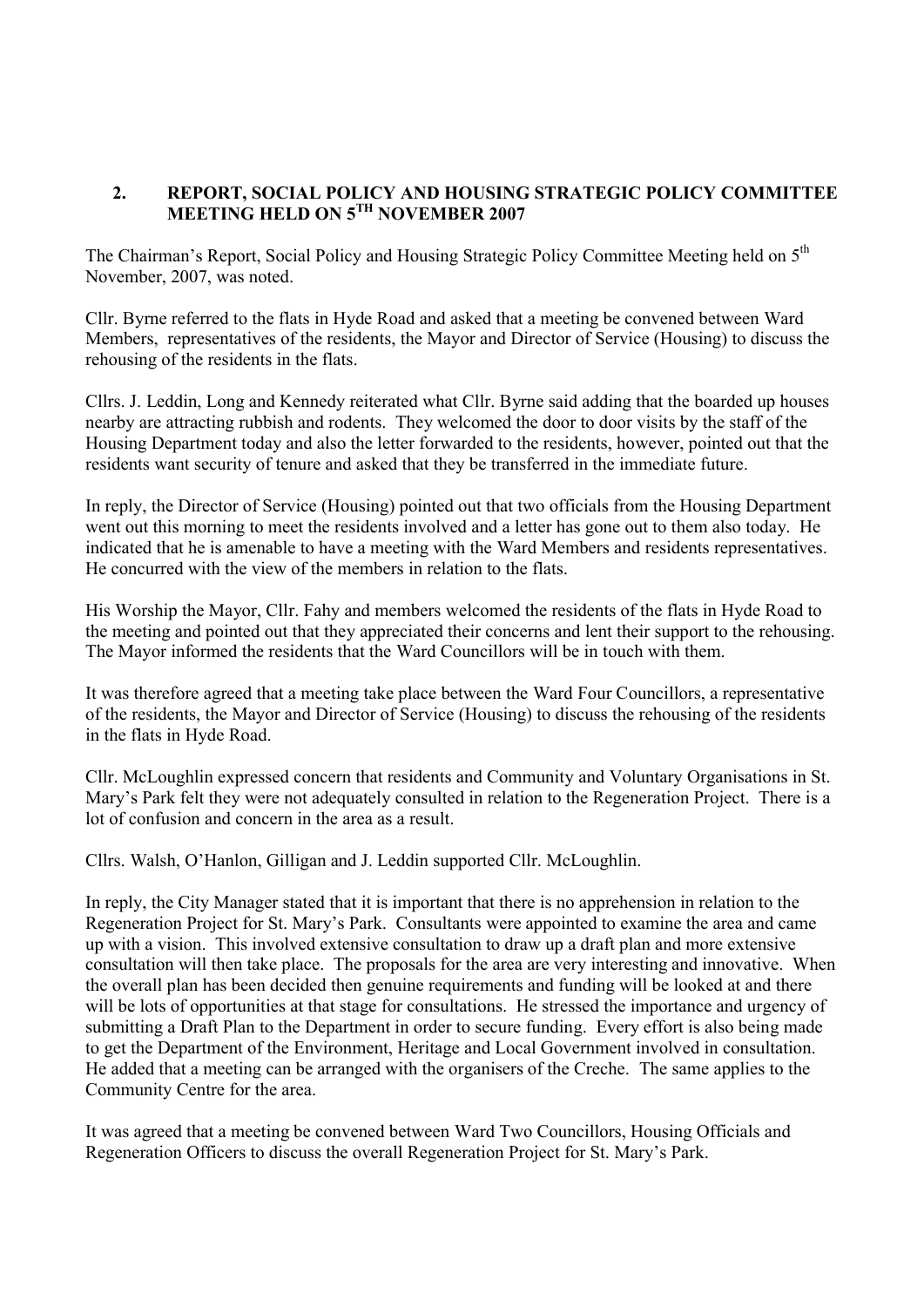Cllr. O'Hanlon referred to the Wethouse in St. John's Square and enquired if any progress has been made in moving it to a more suitable location and was informed by the Director of Service (Housing) that he is trying to identify a solution and find an alternative site.

In reply to Cllr. J. Leddin, the Director of Service (Housing) stated that a much larger capital allocation is being sought for 2008 but the allocation is dependent on a number of things. Limerick as a housing authority has been under capitalised for a number of years. Limerick City Council is trying to obtain as much funding as possible for next year and once confirmation has been received of same the elected members will be informed.

#### **3. REPORT AND RECOMMENDATIONS, TRANSPORTATION AND INFRASTRUCTURE STRATEGIC POLICY COMMITTEE MEETING HELD ON 12TH NOVEMBER, 2007**

The Chairman's Report, Transportation and Infrastructure Strategic Policy Committee Meeting held on 12<sup>th</sup> November, 2007 was noted.

Cllr. Houlihan pointed out that there was an error in the Chairman's Report. Recommendations 2 and 3 were deferred and should not have been forwarded to the Monthly Meeting as recommendations.

It was proposed by Cllr. Kennedy, seconded by Cllr. Byrne and unanimously agreed to approve the following Recommendation from the Transportation and Infrastructure Strategic Policy Committee Meeting held on  $12^{th}$  November, 2007 :

1. Notice of Motion  $-3(a)$ 

"Recognising that many low points in relation to the water supplies and pressure have recently arisen in Limerick City causing much concern to many domestic and industrial consumers, that Limerick City Council take immediate measures and embark upon a comprehensive programme to deal with the present and future needs of residential and business consumers in relation to such matters as :

- (i) Adequacy of water supplies;
- (ii) Water pressure;
- (iii) Water storage capacity;
- (iv) Upgrading of Water Treatment Plant at Clareville;
- (v) Water Conservation;
- (vi) Replacement of lead pipes;
- (vii) Other such matters;

And that the Executive furnish a full Report and Recommendations".

Signed : Cllr. Pat Kennedy

The Report of the Director of Transportation and Infrastructure dated 25<sup>th</sup> October, 2007 was unanimously approved.

It was proposed by Cllr. J. Leddin, seconded by Cllr. Byrne and unanimously agreed to approve the following Recommendation from the Transportation and Infrastructure Strategic Policy Committee Meeting held on  $12^{th}$  November, 2007 :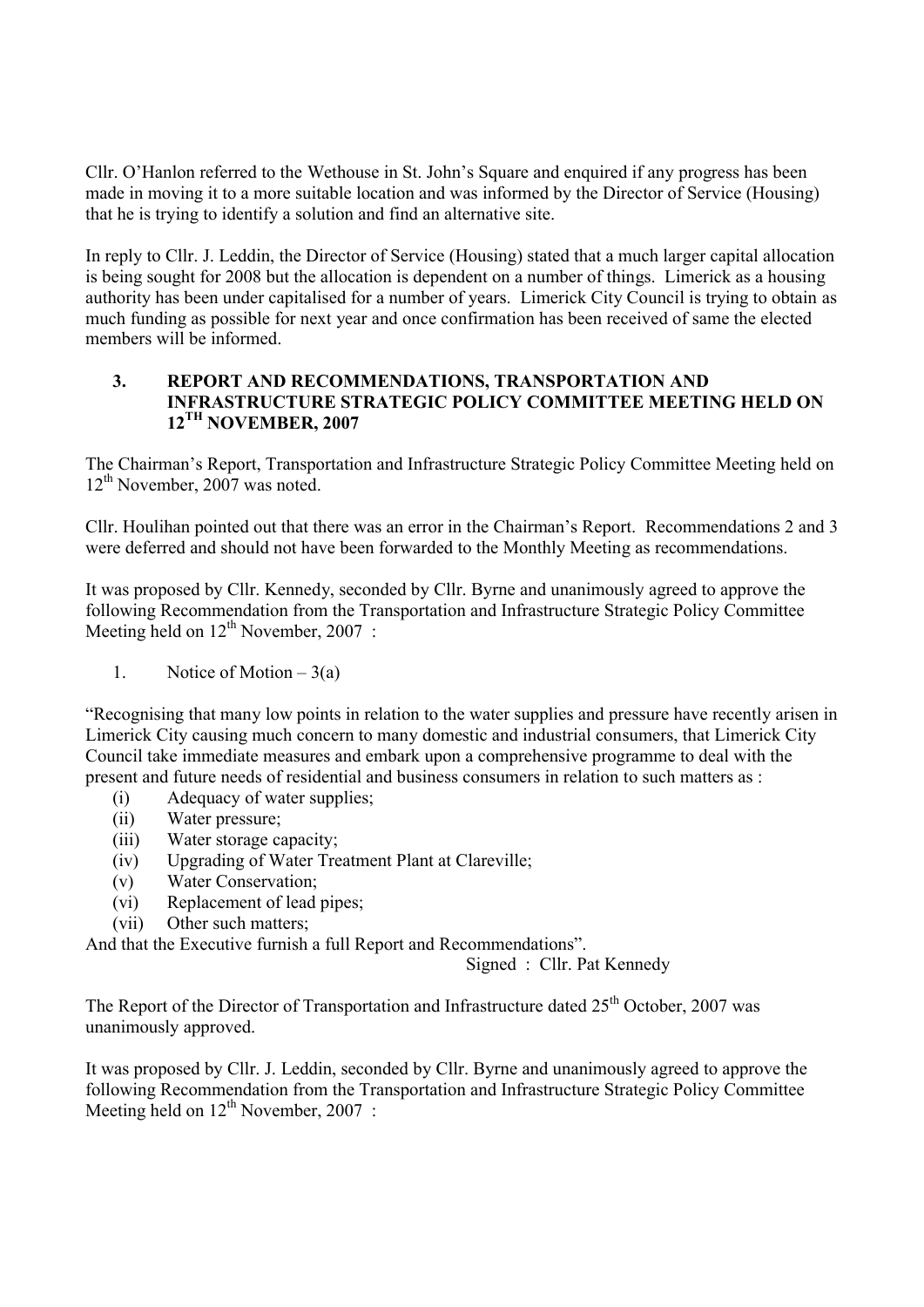4. Notice of Motion – 3(d)

"That Limerick City Council finish outstanding works within private housing estates that have not been completed by developers as part of their planning permission and fund such works through the bonds held by the City Council when planning permission was originally granted".

Signed : Cllr. Joe Leddin

The Report of the Director of Transportation and Infrastructure dated lst November, 2007 was unanimously approved.

Cllr. Long referred to the replacement of lead pipes in former local authority houses which are now in private ownership and said the City Council should fund such replacements.

In reply, the Director of Service (Transportation and Infrastructure) stated that there is no source of funding provided for the replacement of lead pipes and added that constant representations are being made to the Department on the matter.

Cllrs. Cronin and K. Leddin asked that a list of estates taken in charge by Limerick City Council be circulated to members.

Cllr. Hourigan expressed concern at large developments of apartments taking place throughout the city and the effect it is having on the water pressure. He suggested that an audit of the water pressure be carried out to ensure it is not affected by such developments.

The Director of Service (Transportation and Infrastructure) assured Cllr. Hourigan that the large number of apartment developments taking place throughout the city have no major effect on the water pressure.

In reply to Cllr. Hourigan, the Director stated that the Delivery Strategy is due to be finalised in May 2009. Ongoing consultations are taking place with the traders on the Strategy and a meeting can be organised with members to discuss same if they so wish.

Cllr. Hourigan stated that parking on green areas should be stopped as the green areas are being destroyed and is fustrating for residents. In his opinion, people should be allowed to park in loading bays over the Christmas period. He asked for a report on the Traffic Management Plan for the northside of the city and in particular the North Circular Road.

The Director informed Cllr. Hourigan that there is no mechanism to allow parking in loading bays, however, agreed to examine the mechanism that operated in the past.

Cllr. K. Leddin agreed with Cllr. Hourigan regarding parking on green areas especially around the Gaelic Grounds when matches are being held there. She suggested that the G.A.A. be approached regarding this. She asked that consideration be given to the installation of flashing warning signs on the approach roads to the city informing motorists about traffic congestion due to matches being held in the Gaelic Grounds.

The Director stated that he would discuss with the Gardai the possibility of installing flashing warning signs on the approach roads regarding traffic congestion.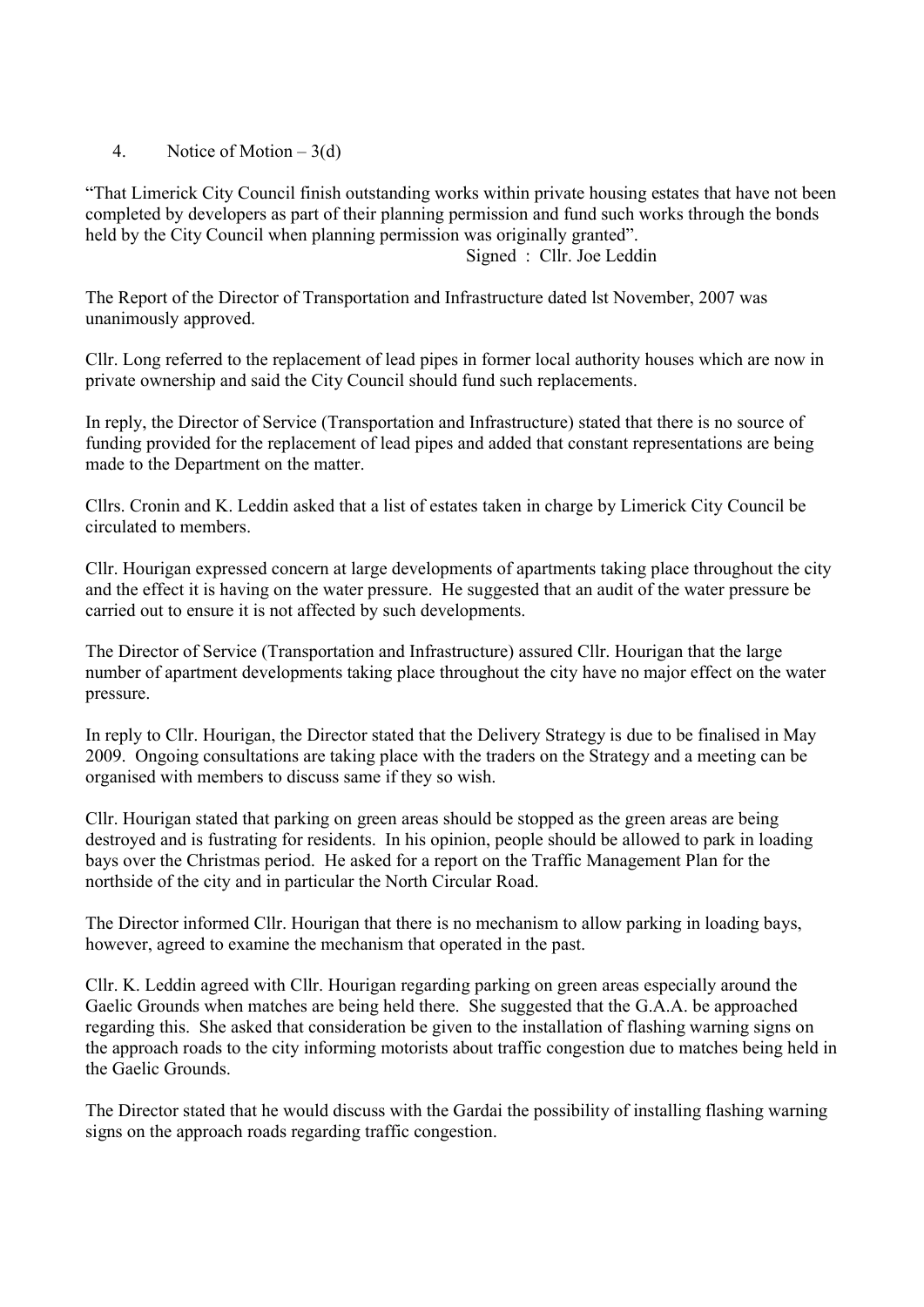The Director of Service (Transportation and Infrastructure) agreed to revert back to Cllr. K. Walsh regarding residents parking in Sir Harry's Mall.

Cllr. Wallace asked that the road in Norwood Park be resurfaced and also that the broken lights in Glasgow Park be replaced. She expressed concern at flooding on the Childers Road and asked for a progress report on the exit from Glasgow Park onto the Roxboro Road.

The Director agreed to examine the resurfacing of Norwood Park and also the broken lights in Glasgow Park.

#### **4. REPORT AND RECOMMENDATIONS, ECONOMIC POLICY DEVELOPMENT AND FUTURE PLANNING STRATEGIC POLICY COMMITTEE MEETING HELD ON 19TH NOVEMBER, 2007**

The Chairman's Report, Economic Policy Development and Future Planning Strategic Policy Committee Meeting held on  $19<sup>th</sup>$  November, 2007 was noted.

It was proposed by Cllr. McLoughlin, seconded by Cllr. Walsh and unanimously agreed to approve the following Recommendation from the Economic Policy Development and Future Planning Strategic Policy Committee Meeting held on  $19<sup>th</sup>$  November, 2007 :

(a) "That the Staff of the City Council meet with representatives of the Heritage Policy and Architectural Protection Section of the DOEHLG prior to making any final recommendation on incorporating buildings from the NIAH in the RPS".

The following Recommendation was then submitted :

(b) Notice of Motion

"That Limerick City Council as a matter of extreme urgency formulate an Action Area Plan for the improvement and enhancement of the central and specially important area of Limerick City comprising the Carey's Road/Hyde Road/Bourke Avenue/Lord Edward Street general area, with the fullest consultation with the local residents and other interests". Signed : Cllr. Pat Kennedy

The Head of Finance stated that these areas are dealt with in the Draft City Centre Strategy. He clarified that the Draft City Centre Strategy was a Framework Document not a Local Area Plan. He said Local Area Plans were used mostly in rural areas. In the more confined area of a city, City Framework Documents, in his opinion, were preferable as they can be prepared much more quickly and cheaply.

Cllr. Kennedy indicated that he discussed this with Department Officials and Planning Consultants. This City Council has never discussed Local Area Plans in any detail. Local Area Plans were given extra value in Planning and Development Act 2000 and he disagreed that these Plans were used mostly in rural areas. They can be done at any time and for any area. He proposed the adoption of his Notice of Motion.

Cllr. Gilligan seconded his proposal.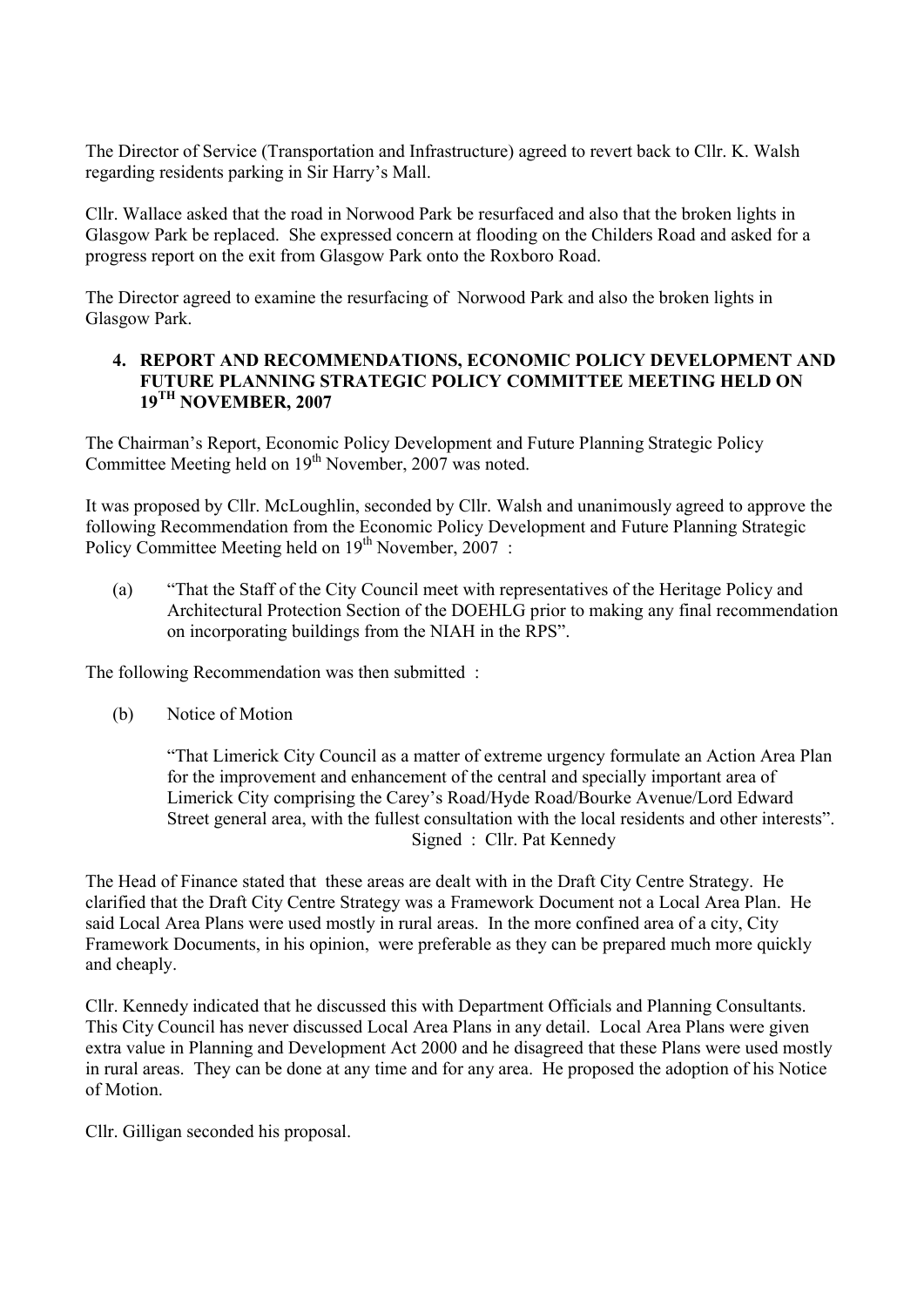The City Manager pointed out that Local Area Plans involve going through a statutory process. He cautioned the Elected Members about doing a Local Area Plan for one area as other areas will then request such Plans. It is a very cumbersome legalistic procedure. The making of Local Area Plans is not the most effective use of the City Council's resources and he urged Councillors to listen to the Planning Department and prepare Framework Plans instead of a Local Area Plan. He indicated that due to the statutory consultation process, it would take longer and cost more to prepare a Local Area Plan. He advised that he believed the intention of the motion would be better achieved by the preparation of a Framework Plan.

As all members were not in agreement, a Roll Call Vote was held which resulted as follows :

# FOR CLLR KENNEDY'S NOTICE OF MOTION

Cllr. K. Leddin, Cllr. K. Kiely, Cllr. J. Gilligan, Cllr. D. Scully, Cllr. L. Wallace, Cllr. P. Kennedy, Cllr. M. Byrne, Cllr. J. Leddin and Cllr. J. Long (9)

AGAINST CLLR KENNEDY;S NOTICE OF MOTION His Worship the Mayor, Cllr. G. Fahy, Cllr. M. Hourigan, Cllr. J. Cronin, Cllr. J. Ryan, Cllr. K. O'Hanlon, Cllr. K. Walsh, Cllr. G. McLoughlin and Cllr. J. Houlihan (8)

As a result of the Roll Call Vote the following recommendation was agreed in the form submitted by Cllr. Kennedy i.e. that the City Council commence the preparation of a Local Area Plan rather than a Framework Document .

(b) Notice of Motion

"That Limerick City Council as a matter of extreme urgency formulate an Action Area Plan for the improvement and enhancement of the central and specially important area of Limerick City comprising the Carey's Road/Hyde Road/Bourke Avenue/Lord Edward Street general area, with the fullest consultation with the local residents and other interests".

Signed : Cllr. P. Kennedy

Submitted the following Recommendation from the Economic Policy Development and Future Planning Strategic Policy Committee Meeting held on 19<sup>th</sup> November, 2007 :

(c ) Notice of Motion

"That Limerick City Council as a matter of extreme urgency

- (i) formulates an updated and effective plan to promote and encourage the conservation, retention and preservation of areas, structures and precincts of special architectural, historical, archaeological, artistic, cultural, scienfific, social or technical interest, situated within the Architectural Conservation Area (ACA)
- (ii) makes application to the Minister for the Environment under Section 80 of the Planning and Development Act, 2000 for an appropriate level of grant aid to defray expenses and to assist persons carrying out works to protected structures.

Signed : Cllr. Pat Kennedy

It was proposed by Cllr. McLoughlin, seconded by Cllr. Walsh and unanimously agreed to approve Report of the Director of Service dated  $7<sup>th</sup>$  November, 2007.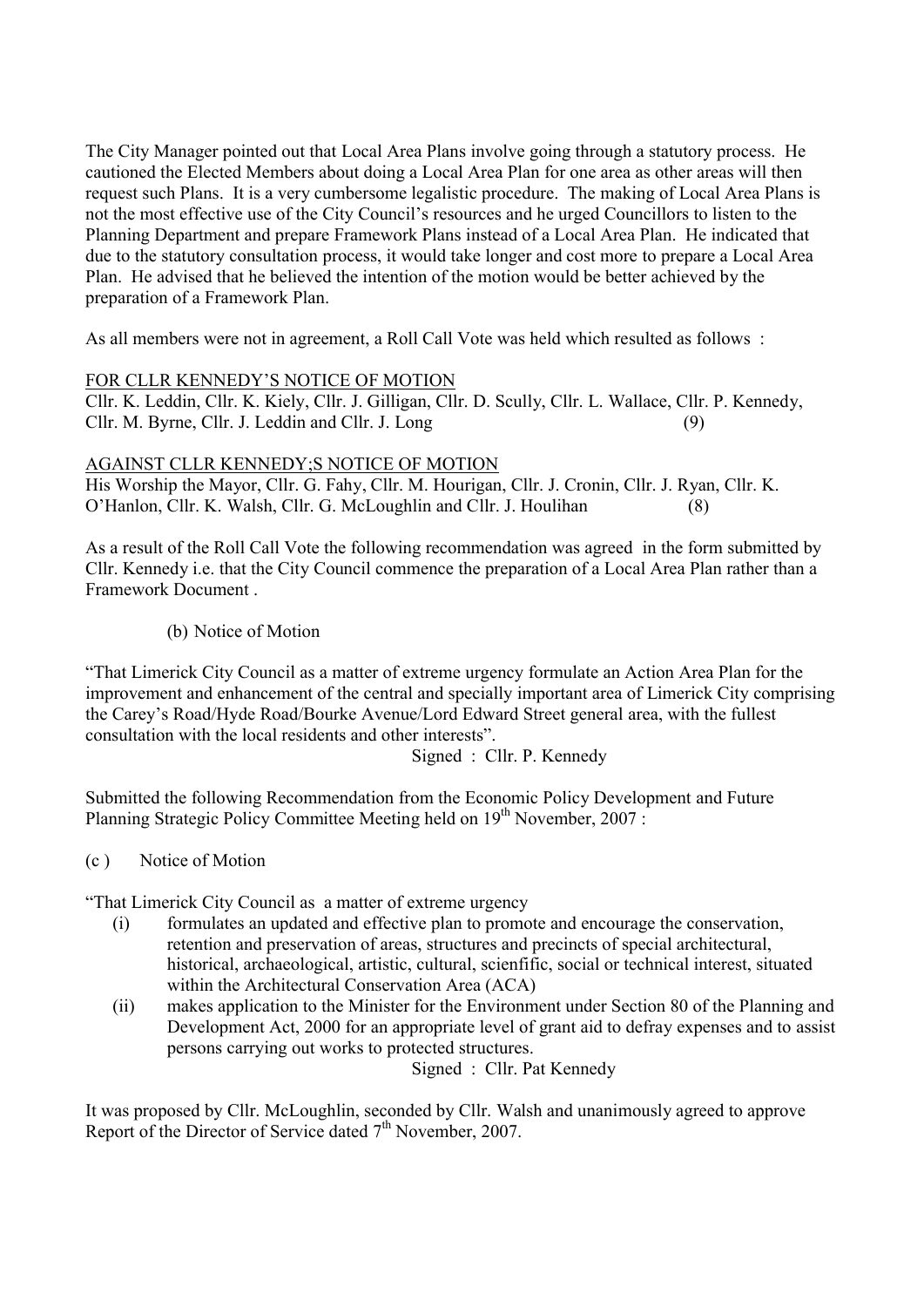Cllr. O'Hanlon referred to an article in last Friday's Limerick Leader and also to representations he received in respect of the removal of trees from Mount St. Lawrence Cemetery. He pointed out that these were removed because they attracted undesirable people to the area who could molest or rob people visiting graves there. Also people were concerned that the trees would fall and damage the headstones. He welcomed the removal of such trees and added that it is hoped to put in a few small decorative trees at a later date.

Cllr. Cronin voiced his opposition to proposed development at Cleeves Bank and said the remaining green areas in the city should be preserved and maintained. He would welcome a positive plan from the LPYMA.

Cllr. Kennedy pointed out that Limerick is the first city to lead conservation and preservation. He suggested communicating with the Minister regarding the City Council's plans for conservation in the city. He expressed concern at the deteriorating condition of Boru House in Mulgrave Street and asked that it be examined without delay.

The Head of Finance agreed to examine Boru House and report back to Cllr. Kennedy on the matter.

In reply to Cllr. Hourigan, the City Manager stated that the City Council have made an agreement to purchase the Belltable, however, as part of the agreement, no work will commence there until Sarsfield Credit Union have an alternative location to go to.

Cllr. Byrne pointed out that there is no sign post for the Belltable in the city centre and asked that this matter be addressed without delay.

The City Manager informed members that, in the context of the City Centre Strategy Plan, the Council will be involved in purchasing properties, however, it cannot publicise such purchases beforehand as it could jeopardise the sales. He pointed out that the City Council has an interest at present in a particular site in Parnell Street but it has not come to fruition yet. He agreed to keep members informed on the matter.

# **5. CORRESPONDENCE**

Submitted copy of the Association of Municipal Authorities of Ireland Submission on Local Government Reform which has been submitted to the Consultative Committee currently sitting, whose remit is to advise the Minister on the forthcoming Green Paper. The Association asked that after the City Council discuss the submission that the Elected Members who support this would sign a sheet of Limerick City Council's headed notepaper indicating their support and return to the Association.

It was proposed by Cllr. Scully, seconded by Cllr. Kiely and unanimously agreed to support the Association of Municipal Authorities of Ireland Submission on Local Government Reform.

Submitted list of Tenders opened in respect of the following :

Network Services Fuel / Oil Requirements 2008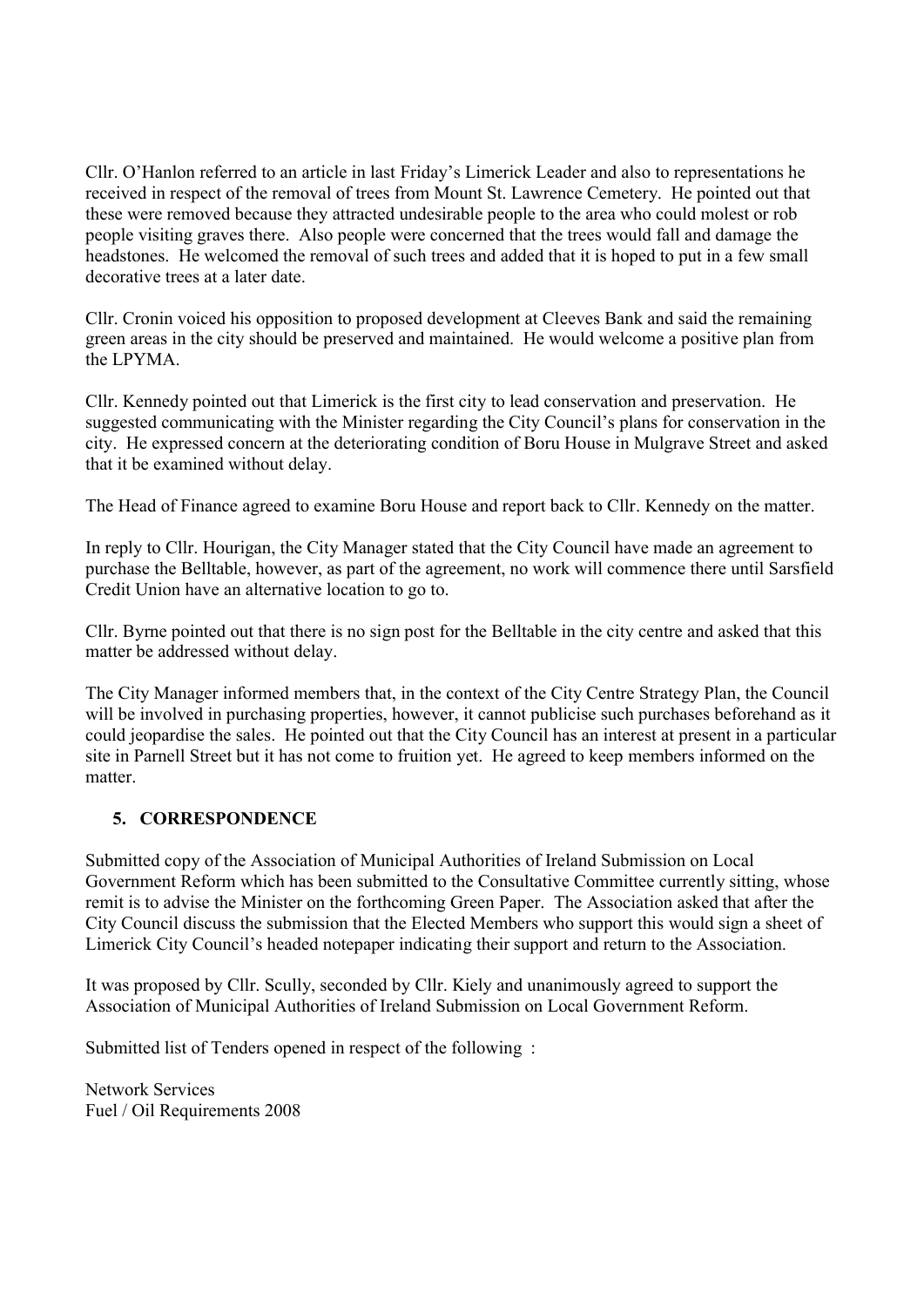# **6. FINANCIAL STATEMENT**

Submitted Financial Statement for the month of October, 2007 which was adopted unanimously on the proposition of Cllr. Kiely, seconded by Cllr. Hourigan.

# **7. TO FIX DATE FOR BUDGET MEETING**

Cllr. Cronin indicated that the Fianna Fail Party were not consulted in relation to the forthcoming budget as they are not represented at Corporate Policy Group Meetings and hence would be opposed to fixing a date for the Budget Meeting without having discussions first.

Cllr. Gilligan supported Cllr. Cronin indicating that the Independents were not consulted either regarding the budget .

The City Manager stated that there is a statutory obligation on the Elected Members to adopt the Budget and fixing a date for a Budget Meeting is entirely their decision. He pointed out that the Draft Budget would be ready by 11<sup>th</sup> December and as Members have to receive the Draft Budget seven days before the meeting the suggested date for the Budget Meeting is 18<sup>th</sup> December. Members have until the  $15<sup>th</sup>$  January 2008 to hold the Statutory Meeting.

It was proposed by Cllr. Hourigan, seconded by Cllr. J. Leddin and unanimously agreed that the Mayor, Party Leaders, City Manager and Directors of Service meet to discuss issues of concern and that the date for the Budget Meeting be agreed at either a Special Meeting of Limerick City Council or the December Monthly City Council Meeting scheduled to take place on  $17<sup>th</sup>$  December, 2007.

# **STANDING ORDERS**

It was proposed by Cllr. Walsh, seconded by Cllr. Hourigan and unanimously agreed to suspend Standing Orders for fifteen minutes.

# **8. BORROWING BY WAY OF OVERDRAFT FOR HALF YEAR ENDED 30TH JUNE 08**

It was proposed by Cllr. Scully, seconded by Cllr. Hourigan and unanimously agreed to authorise the borrowing by way of overdraft for half year ended 30<sup>th</sup> June, 2008. It is estimated that the Council's overdraft requirement during the half year from  $1<sup>st</sup>$  January, 2008 to  $30<sup>th</sup>$  June, 2008 will not exceed €32,000,000.

# **9. LOCAL GOVERNMENT AUDITOR'S REPORT**

The Local Government Auditor's Report on Annual Financial Statement for year ended 31<sup>st</sup> December, 2006 was noted.

Cllr. Scully welcomed the excellent improved financial position and complimented the Head of Finance and other relevant staff for turning around the City Council's finances. He enquired what the €13m overdraft was made up of.

In reply, the Head of Finance stated that this primarily relates to the capital account and the bulk of this money has yet to be drawn down from the Department of the Environment, Heritage and Local Government. It is expected to receive significant cash from the Department before the end of the year.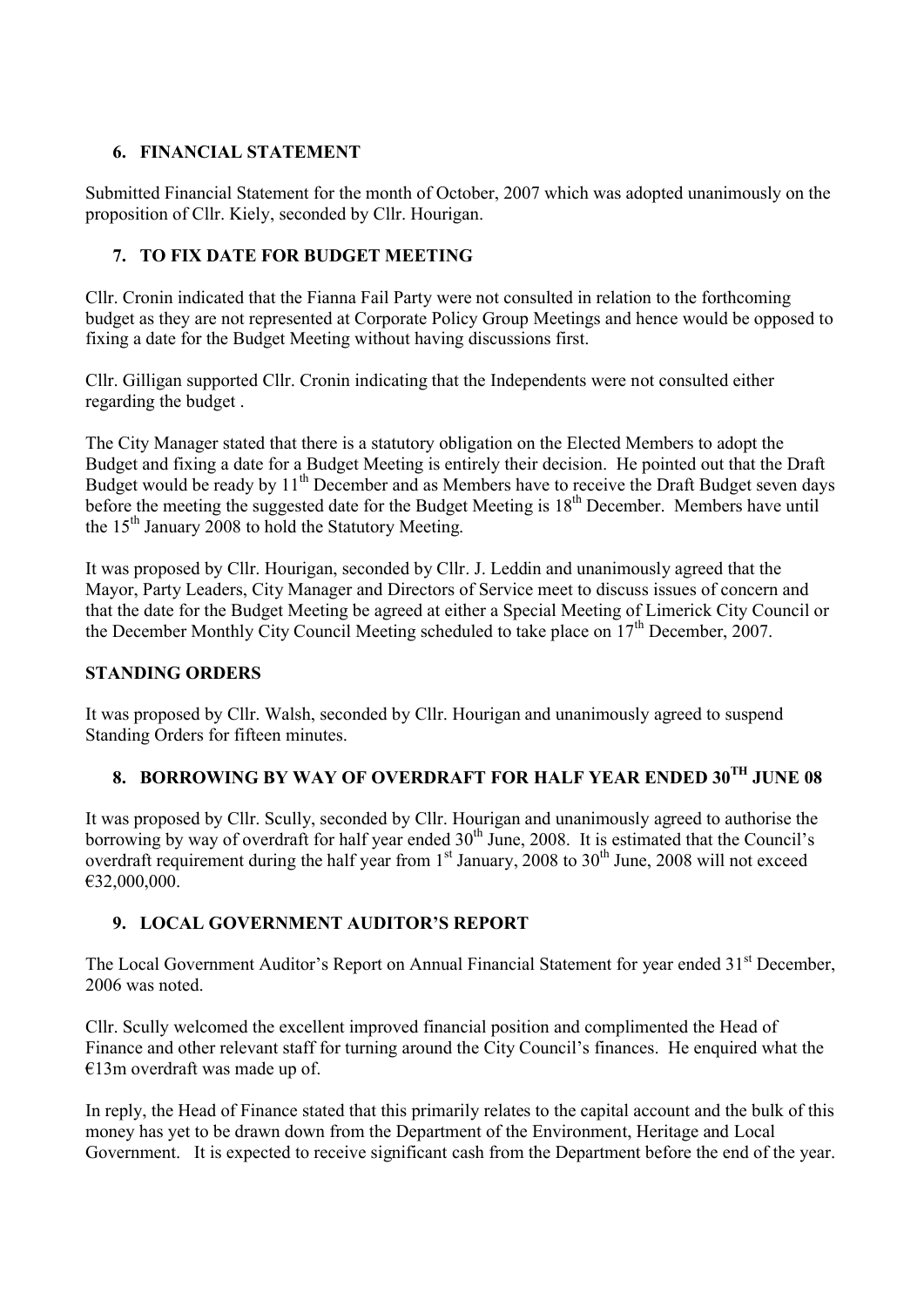Cllr. J. Leddin also paid tribute to the Management Team on the improved financial situation. He referred to refundable deposits and bonds and suggested that this money be used to completing estates which have been left unfinished by developers. He asked if the demolished local authority houses have been reflected in our Register of Fixed Assets.

In reply, the Head of Finance stated that he has written to the people involved regarding refundable deposits and bonds and the matter will be dealt with as part of the taking in charge process. He assured Cllr. J. Leddin that the City Council's fixed assets have been reduced to reflect the demolished houses.

# **10. PARTICIPATION BY MEMBERS AT CONFERENCES**

It was proposed by Cllr. Kiely, seconded by Cllr. J. Leddin and unanimously agreed to approve participation by members at the following conferences :

Pathfinding Conference – A Journey of Remembering "An Island of Ireland Local Government Partnership" To be held in The Regency Hotel, Swords Road, Dublin 1<sup>st</sup> December, 2007 Estimated Travel and Subsistence per member :  $€465.14$ Conference Fee : €150.00

2007 Nuclear Free Local Authorities AGM and 9<sup>th</sup> Irish and UK Local Authorities Standing Conference on Nuclear Hazards "Nuclear Prospects: Europe and the UK" To be held in City Hall, Dublin and The Central Hotel, Dublin 6<sup>th</sup> and 7<sup>th</sup> December, 2007 Estimated Travel and Subsistence per member :  $€465.14$ Conference Fee : €220.00

2<sup>nd</sup> Neil T. Blaney Winter School : "Irelands Future in Europe" To be held in The Regional Cultural Centre, Letterkenny, Co. Donegal  $30<sup>th</sup>$  November,  $2007 - 1<sup>st</sup>$  December, 2007 Estimated Travel and Subsistence per member : €685.94 Conference Fee : €100.00

# **11. LIMERICK CITY COUNCIL'S SUBMISSION TO THE BOUNDARY COMMITTEE**

It was proposed by Cllr. Kiely, seconded by Cllr. J. Leddin and unanimously agreed to approve Limerick City Council's Submission to the Boundary Committee established by the Minister to address Limerick City /Moyross Boundary Area.

# **12. INTERIM REPORT OF THE LIMERICK DOCKLANDS CONSULTATIVE FORUM**

It was proposed by Cllr. Kiely, seconded by Cllr. J. Leddin and unanimously agreed to approve the Interim Report of the Limerick Docklands Consultative Forum.

# **13. LIMERICK CITY COUNCIL'S DRAFT DISABILITY IMPLEMENTATION PLAN**

Limerick City Council's Draft Disability Implementation Plan was noted.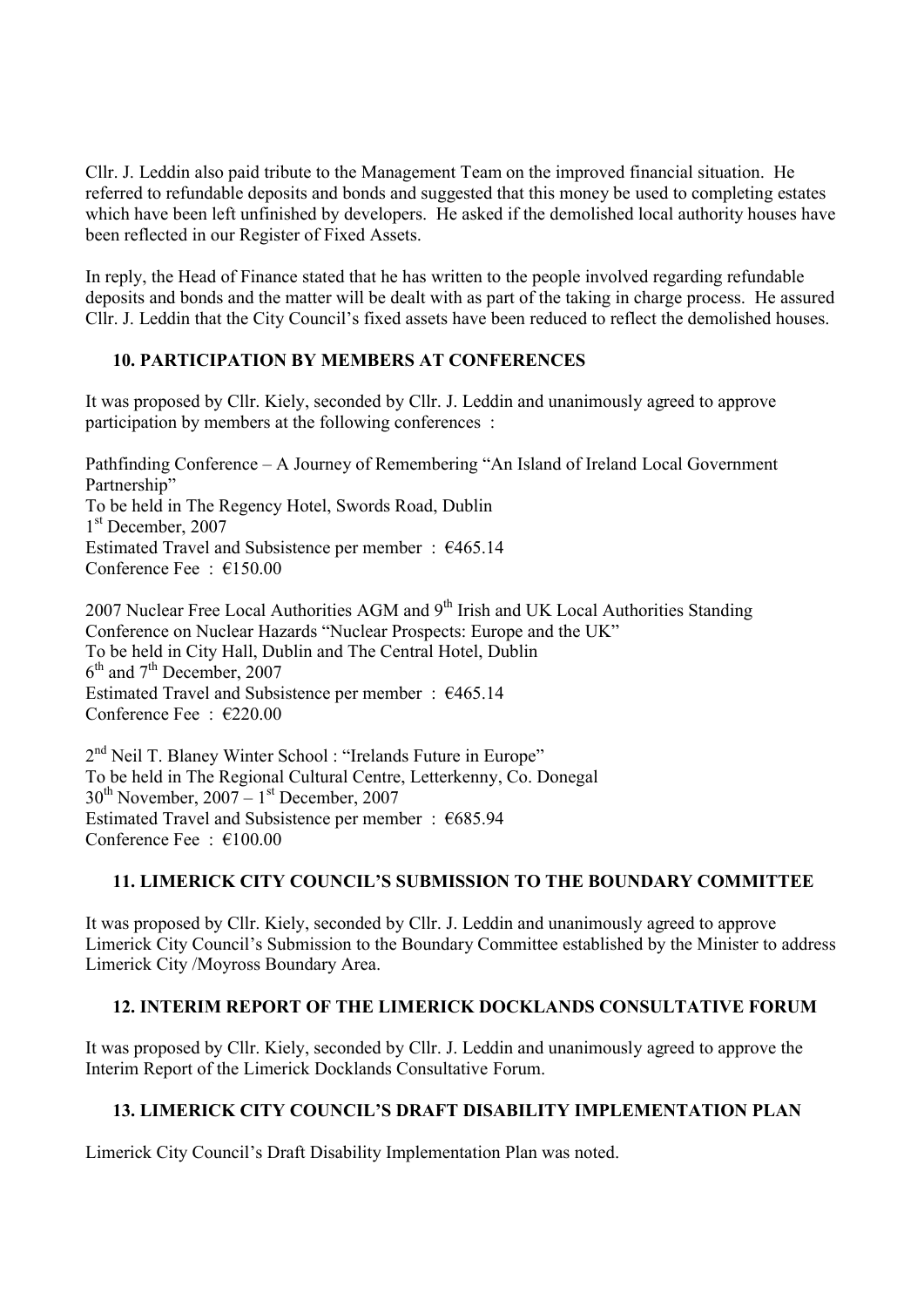Cllr. Kennedy acknowledged the improvements made regarding disability as per the Plan. However, asked for a report on another aspect of disability – deafness, and how it can be incorporated into the Disability Implementation Plan.

The Director of Service (Social Policy and Housing) indicated that he will take Cllr. Kennedy's request back to the Official dealing with the Plan.

# **STANDING ORDERS**

Standing Orders were suspended for fifteen minutes on the proposition of Cllr. Kiely, seconded by Cllr. Cronin.

### **14. PLANNING PROPOSALS AND DECISIONS**

The Meeting noted the list of planning proposals under consideration at  $16<sup>th</sup>$  November, 2007 and Decisions taken from 15<sup>th</sup> October, 2007 to 16<sup>th</sup> November, 2007.

Cllr. Wallace referred to C07/6 fire safety upgrading works to party and external walls together with ancilliary site development works at  $1 - 110$  Glasgow Park and expressed concern at the delay in this refurbishment.

In reply, the Senior Executive Planner stated that the Director of Services' Report on Part 8 for this development will be submitted to the December City Council Meeting.

In reply to Cllr. Cronin, the Senior Executive Planner indicated that additional details were requested on  $19<sup>th</sup>$  September, 2007 but to date have not been submitted in respect of 06/213 – Demolition of Strandville, Roseville and Curragour House and construction of apartments at Clancy Strand, Limerick.

Cllr. Cronin was informed that planning permission had been refused in respect of proposed take away at 1, Shelbourne Terrace and subsequently granted by An Bord Pleanala.

Cllr. J. Leddin expressed concern at a derelict site in Carr Street adjacent to Watergate Flats which is a total eyesore. Work had commenced there but then stopped and now the hoarding surrounding the site is falling down.

The Senior Executive Planner agreed to inspect the site under the Derelict Sites Act and report back to Cllr. J. Leddin.

Cllr. Kiely asked that a Meeting be organised with the Ward Councillors and Residents regarding proposed development of a casino at 3, Treaty Terrace, Thomondgate.

At the request of Cllr. K. Leddin, the Senior Executive Planner agreed to examine an area at the side of public house in Market Place which is being used as a smoking area.

#### **15. AN BORD PLEANALA**

The Meeting noted the Decisions taken by An Bord Pleanala from  $15<sup>th</sup>$  October, 2007 to  $16<sup>th</sup>$ November, 2007.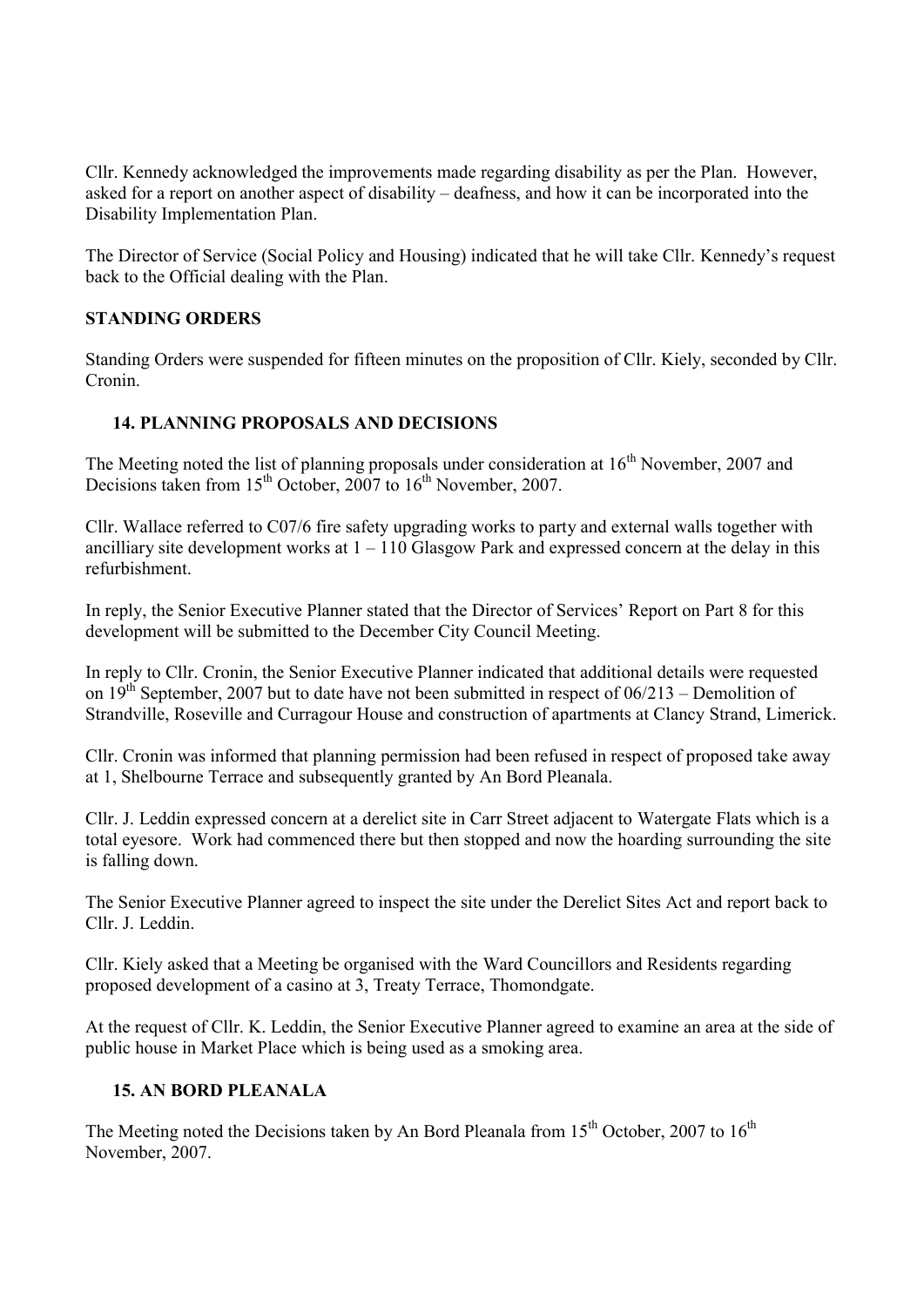### **16. NOTICE OF MOTION**

Submitted the following Notice of Motion, due notice of which was given, which was referred to the Cultural and Sporting Strategic Policy Committee Meeting :

"That Limerick City Council in conjunction with Limerick City Sports Partnership and the newly formed Southside Regeneration Committee formulate a comprehensive redevelopment plan for Caledonian Park so as to provide a modern sports facility and permanent home to both the soccer clubs using the park and local community".

Signed : Cllr. Joe Leddin

# **17. NOTICE OF MOTION**

Submitted the following Notice of Motion, due notice of which was given, which was referred to the relevant Area Meeting :

"That Limerick City Council Roads Department allocate the necessary resources so as to resurface the roads throughout Southville and Gurteen Gardens in the forthcoming 2008 roads budget programme". Signed : Cllr. Joe Leddin

# **18. NOTICE OF MOTION**

Submitted the following Notice of Motion, due notice of which was given, which was referred to the relevant Area Meeting :

"That Limerick City Council as a matter of extreme urgency :

- (a) make arrangements for the provision of traffic lights at the Courtbrack Avenue/Dock Road junction to facilitate traffic circulation and easier access/exit at this junction;
- (b) take immediate measures to alleviate the problem of excessive speeding on Courtbrack Avenue, in the interests of residents, pedestrians and motorists;
- (c) provide appropriate and proper signage for Courtbrack Avenue and Ashbourne Park". Signed : Cllr. Pat Kennedy

#### **19. NOTICE OF MOTION**

Submitted the following Notice of Motion, due notice of which was given, which was referred to the relevant Area Meeting :

"That Limerick City Council as a matter of extreme urgency :

- (a) resurface the access road to Summerville Gardens, South Circular Road, which is in a very poor and deteriorating condition;
- (b) take immediate measures to alleviate the problems associated with the unlawful parking of vehicles by non-residents in residential parking spaces and on the footpath at Summerville Avenue, contrary to the Traffic Bye-Laws of Limerick City Council".

Signed : Cllr. Pat Kennedy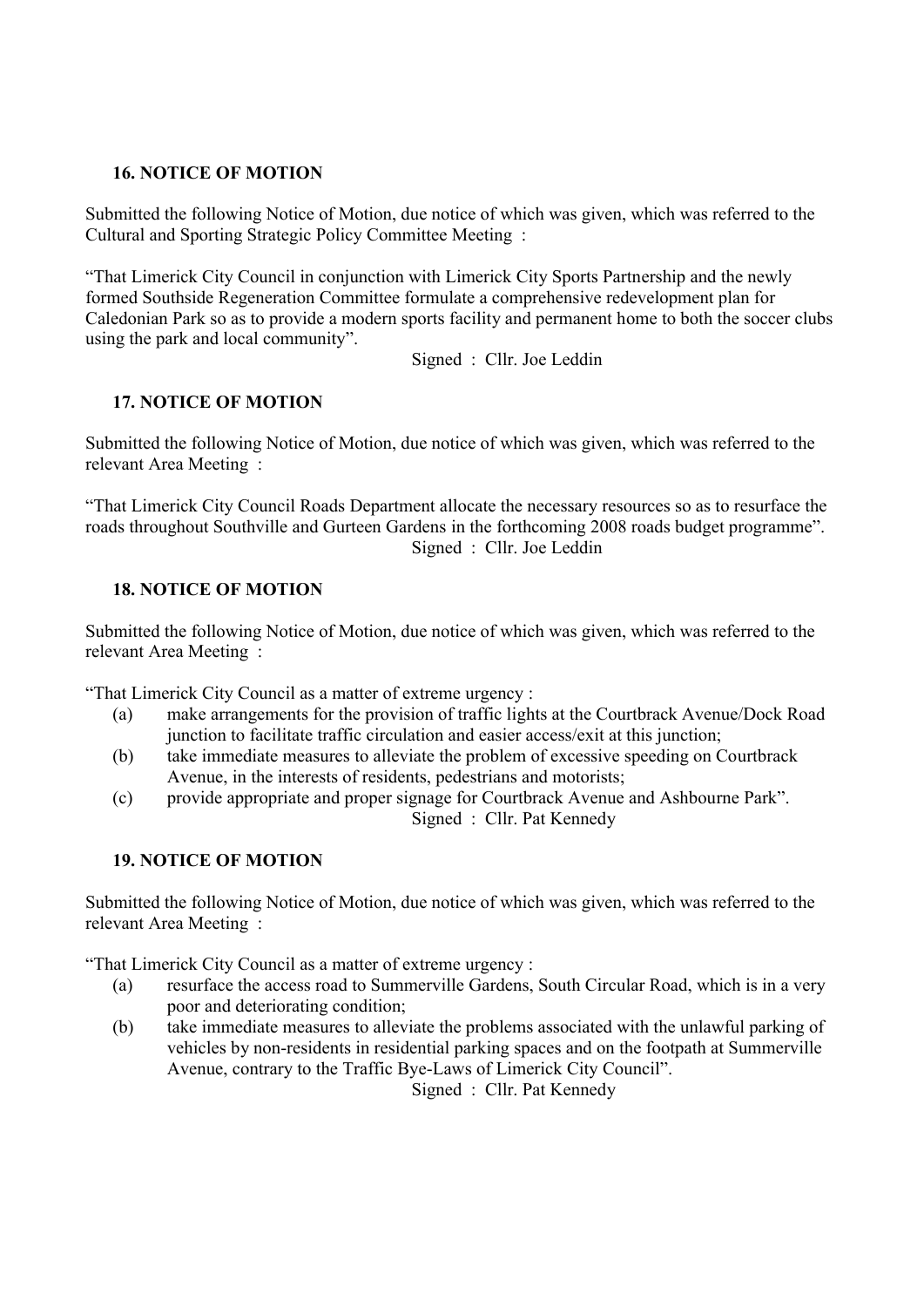#### **20. NOTICE OF MOTION**

Submitted the following Notice of Motion, due notice of which was given, which was referred to the Environmental Strategic Policy Committee Meeting :

"That Limerick City Council call the new proposed entrance to The Peoples Park, The Pery Gateway". Signed : Cllr. Maria Byrne

### **21. NOTICE OF MOTION**

Submitted the following Notice of Motion, due notice of which was given, which was referred to the relevant Area Meeting :

"That Limerick City Council replace the flagstones around trees with grills to alleviate the amount of uneven flagstones in the city which are causing accidents".

Signed : Cllr. Maria Byrne

#### **STANDING ORDERS**

Standing Orders were suspended for five minutes on the proposition of Cllr. Byrne, seconded by Cllr. Cronin.

#### **22. NOTICE OF MOTION**

Submitted the following Notice of Motion, due notice of which was given, which was referred to the relevant Area Meeting :

"That Limerick City Council consider re-surfacing the North Circular Road and upgrading the footpaths". Signed : Cllr. Michael Hourigan

#### **23. ANY OTHER BUSINESS**

Cllr. Wallace expressed concern at some of the demolition proposed as part of the Regeneration Project and also at the fact that the City Council can acquire any property it wants under the Compulsory Purchase Order procedure.

In reply, the Director of Service (Social Policy and Housing) stated that it is not yet clear what will be demolished until a clear vision has been formed.

In reply to Cllr. Wallace, His Worship the Mayor, Cllr. Fahy stated that a meeting is scheduled tomorrow with Mr. Brendan Kenny at which he will outline where St. Enda's Sports Complex stands in the context of the Regeneration Plan. He assured Cllr. Wallace that the Complex will not be closed until a replacement is up and running. He added that there will be a report on the matter submitted to City Council shortly. He pointed out that an application was made for a Sports Grant to the Department, however, it was refused.